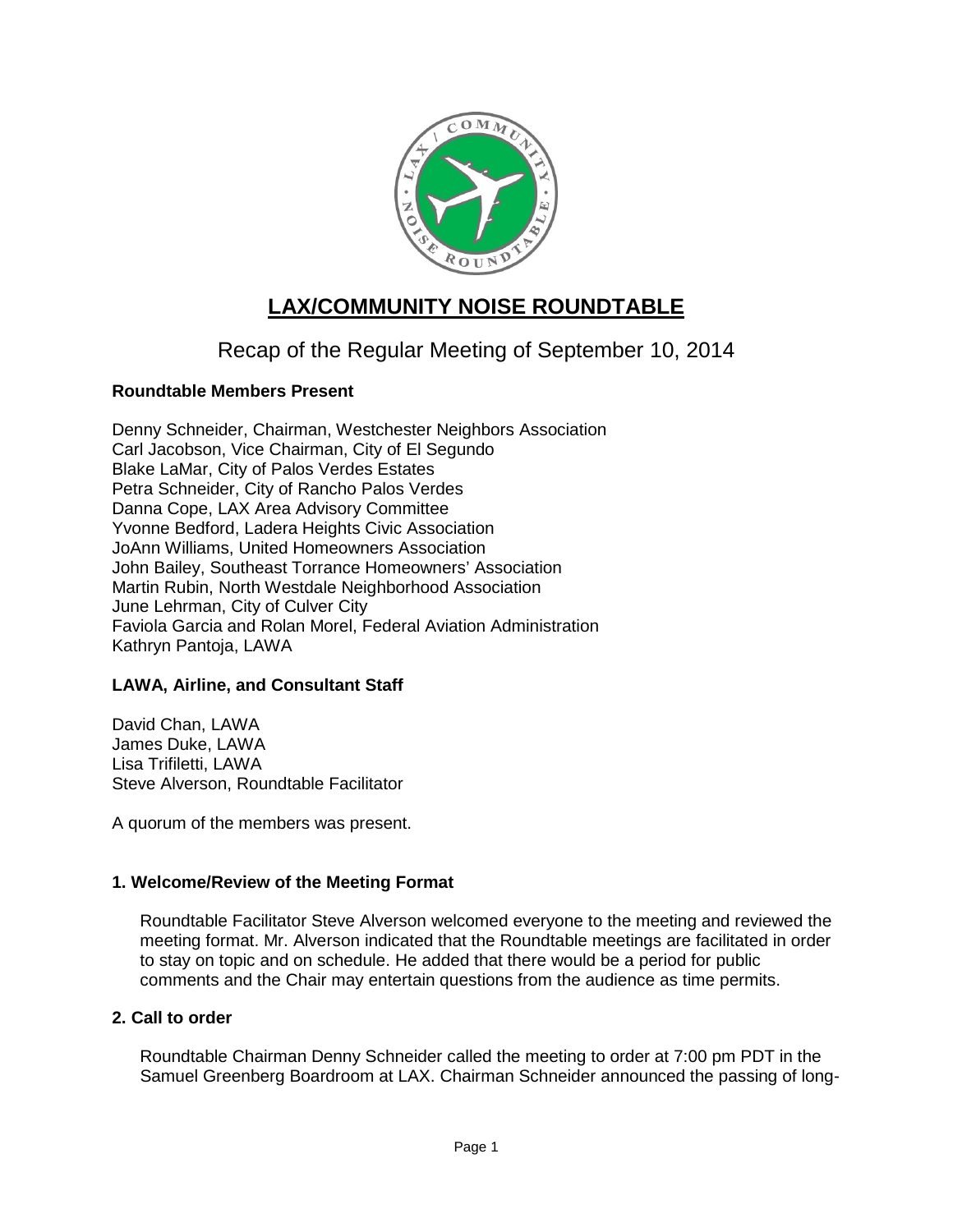time Roundtable member Beverly Ackerson and indicated that tonight's meeting would be adjourned in her memory.

## **3. Comments from the Public**

There were no comments from the public.

## **4. Welcome New Member**

LAWA staff member David Chan said that he had received a letter from the City of Rancho Palos Verdes confirming the change in the City's representation at the Roundtable. He indicated that the letter identified Ms. Petra Schneider as the new representative and Ms. So Kim as the new alternate. He asked the Roundtable to join him in welcoming Ms. Schneider and Ms. Kim to the Roundtable. He then presented the new members with Roundtable binders and asked Member Schneider if she had any comments.

Member Schneider said she was glad to be a member of the Roundtable. She added that she has been involved in environmental issues for a number of years, including issues related to the Chevron refinery, and looks forward to learning more about noise from LAX aircraft operations.

## **5. Air Traffic Control 101**

LAX Air Traffic Control Tower (ATCT) Support Manager Rolan Morel started his presentation by indicating that he has worked in the LAX ATCT for ten years. He said the goal of his presentation was to provide the Roundtable members with an overview of how the air traffic control system works. He indicated that the national airspace system has numerous jurisdictional boundaries or sectors and that aircraft must have permission to move from one sector of airspace to another. He said that permission is requested and granted by the air traffic controllers responsible for each airspace sector.

He said as an aircraft moves from the gate to the taxiways to the runway and departs for the en route airspace, the first controller "hands off" the aircraft to the next controller and so on until the aircraft is back on the ground and at the gate at its destination airport. The en route airspace is for high-speed, high-altitude operations while the terminal airspace is for aircraft descending to the airport or ascending to the en route airspace. LAX ATCT receives an aircraft on arrival when it is on about a four-mile final. At that point ATCT provides the wind speed and direction, traffic advisories, and clears the aircraft to land.

He displayed a map covering the airspace around the Los Angeles area. He said that the en route airspace typically begins at 13,000 feet above mean sea level (MSL) and the terminal airspace typically extends from 13,000 feet MSL down to 2,500 feet MSL. He explained that the en route airspace is handled by Los Angeles Center, the terminal airspace is handled by Southern California Terminal Radar Approach Control Facility (SCT or TRACON) and the airspace near the airport is handled by LAX ATCT. He explained that coordination is exercised between these facilities to ensure safe aircraft operations.

He then reviewed a radar scope image and described the different attributes on the scope including the aircraft "tag" which provides the airline name, flight number, altitude, speed, runway, and aircraft type. He used the image to illustrate that, due to the high volume of north arrival aircraft on approach to LAX, that it would not be possible for them to make a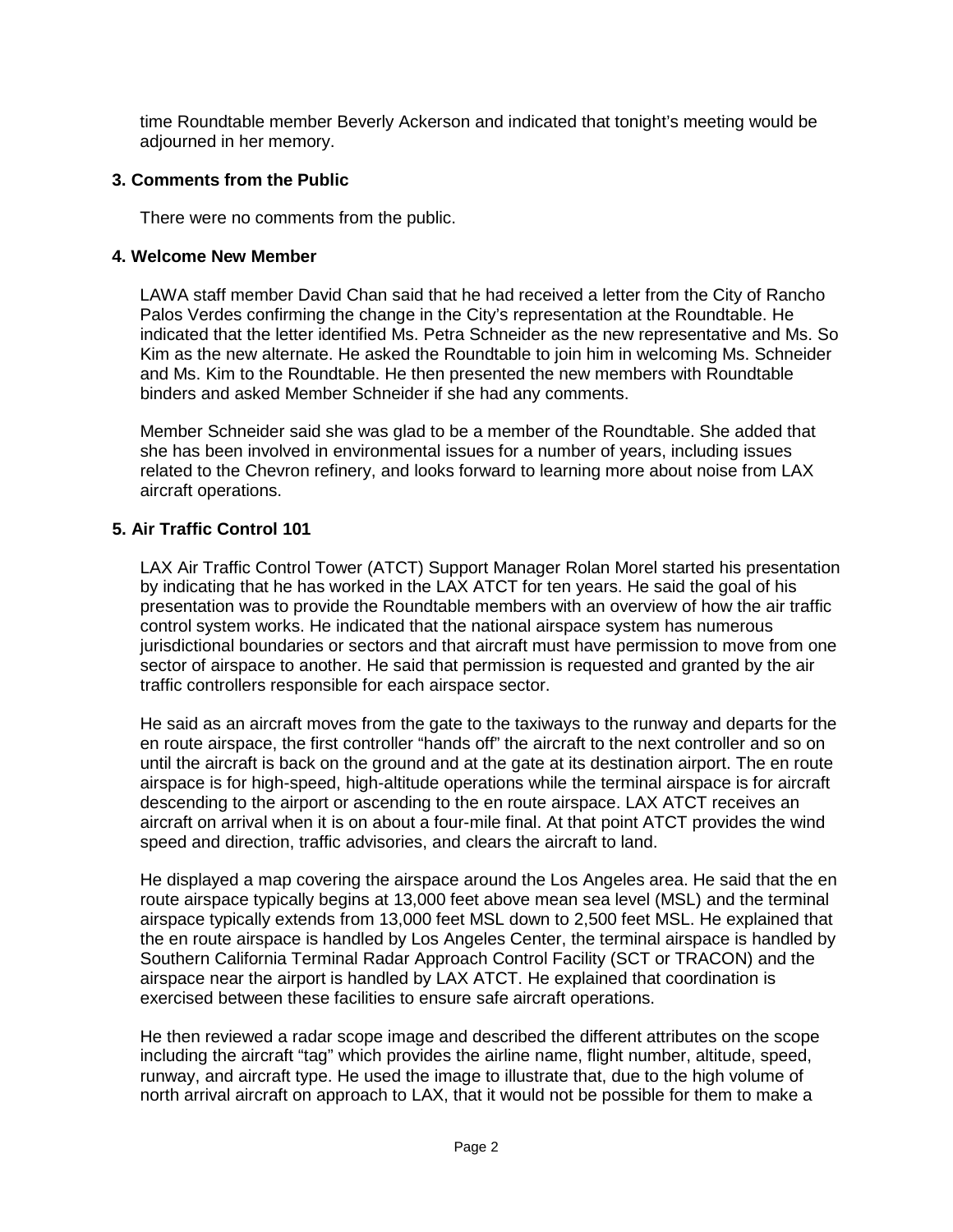"short turn" He explained that clearance to make a visual approach is given by controllers in the SCT.

Member Schneider asked for clarification on the meaning of airspace ownership. Mr. Morel explained that each controller "owns", figuratively speaking, a piece of airspace for which he or she is responsible. Chairman Schneider inquired who makes the arrival runway selection. Mr. Morel responded that the SCT assigns the arrival runways. He added the LAX ATCT assigns the departure runways with a primary goal of avoiding crossing runways whenever possible.

Mr. Morel then reviewed how the ATCT processes the flight strips. He said the strips are used to confirm aircraft routing with the pilot, which is critical to safety. He described the information on the strip, which includes the aircraft type, airline, beacon code, time, altitude, and route of flight. He added that the strips, which used to be paper, are now electronic. He said the strips are used for departures only.

He showed an image and described the air traffic controller position, showed a close up of the ground radar, and views of LAX from the ATCT to give the Roundtable members a better perspective of aircraft traffic coordination from the FAA standpoint.

The complete Air Traffic Control 101 presentation can be found on the Roundtable webpage at [http://www.lawa.org/LAXNoiseRoundTable.aspx.](http://www.lawa.org/LAXNoiseRoundTable.aspx)

#### **6. Briefing on FAA Categorical Exclusion**

Roundtable Facilitator Steve Alverson gave a briefing on the so-called "CatEx2" provision, which was contained in the FAA Modernization and Reform Act of 2012. He explained that the provision was intended to speed up environmental reviews of Performance Based Navigation (PBN) procedures that demonstrate neutral or positive noise and air emissions benefits on a "per flight basis." He added that the legislation provided no guidance to the FAA on how to implement the provision, since existing FAA regulations and guidance rely on cumulative noise metrics such as the Community Noise Equivalent Level (CNEL). He said that the FAA requested the assistance of the Radio Technical Commission for Aeronautics (RTCA) in implementing the CatEx2 provision. He explained that RTCA appointed a CatEx2 Task Group to conduct research and recommend a solution. The Task Group was composed of a broad set of interest groups, including, but not limited to: community representatives, airports, airlines, and aircraft manufacturers. He noted that LAWA's Scott Tatro was a member of the CatEx2 Task Group.

Mr. Alverson explained that the CatEx2 Task Group agreed on the scope of their effort, conducted research on what methods would meet the intent of the legislation, and unanimously recommended the Net Noise Reduction (NNR) Method. He then provided the details of the method, which is to examine the cumulative noise exposure levels in a noise sensitive area of concern, determine the change in the total number for people exposed to noise on an average per flight basis, and then compare the total number of people exposed under the existing procedure versus the proposed procedure. He added that according to the NNR method, if the net number of people exposed to noise overall decreases and the number of people in the DNL 65 dB contour band decreases (or does not increase), the PBN procedure qualifies for CatEx 2. He said that the Task Group further recommended that if the net number of people exposed to noise overall decreases, but the number of people in the DNL 65 dB contour increases, FAA should consider whether the increase in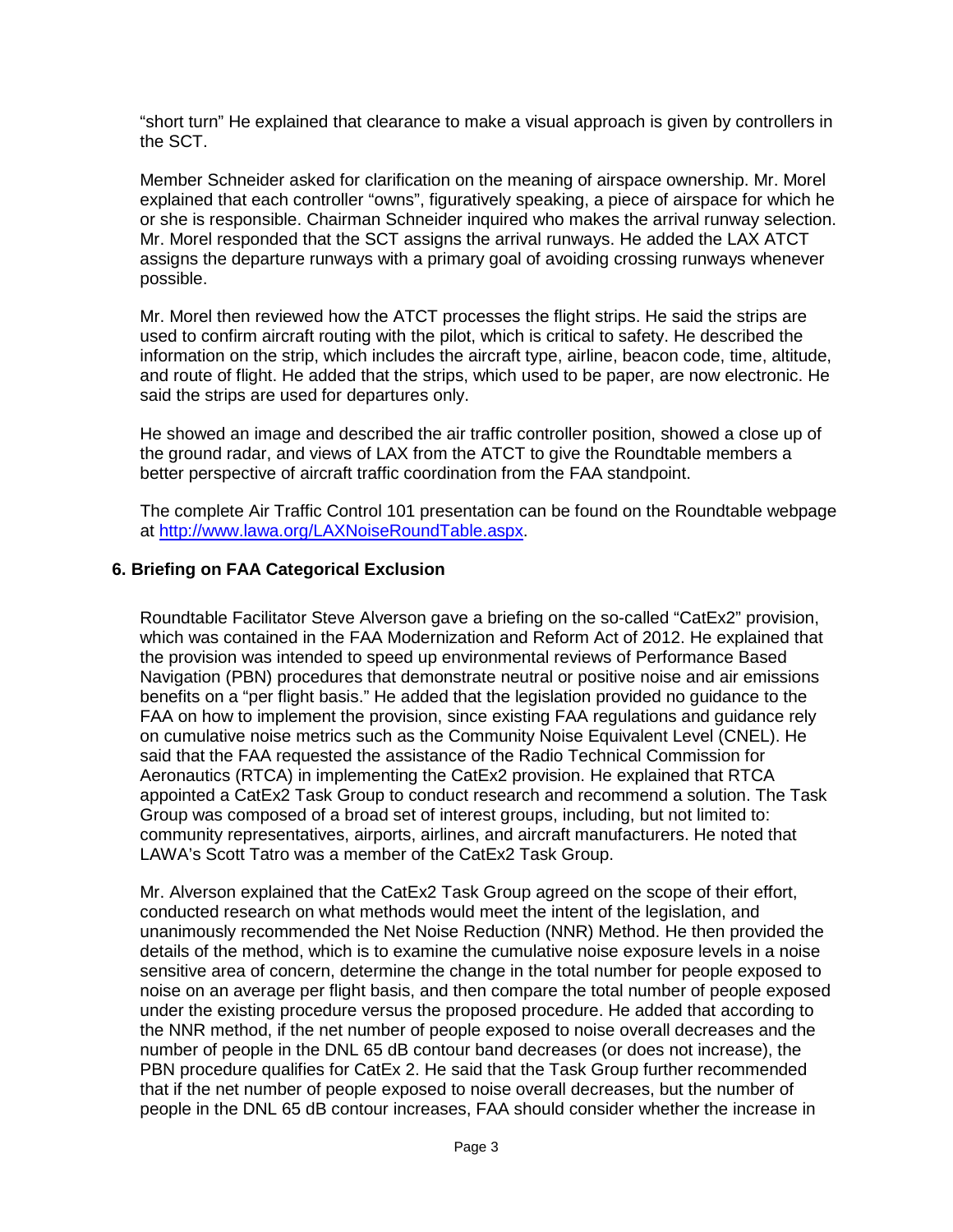noise exposure in the DNL 65 dB contour has a "significant impact"; a significant impact is considered to be a 1.5 dB or greater increase within the 65 dB DNL contour.

Mr. Alverson said that the Task Group had also found that the NNR Method could be implemented with existing noise modeling tools and be applied to single or multiple procedures, that the CatEx2 process could take three to four months, and that stakeholder input in the process is important. He noted that FAA was seeking public input on the NNR Method as well as two alternate methods: Noise Change and Population Weighted Noise Change. He noted five specific questions the FAA was requesting input on, which are detailed in the CatEx2 presentation on the LAX Community Noise Roundtable website.

He then identified three possible areas of concern for the Roundtable to consider including:

- the use of the CatEx2 provision may result in the adoption of PBN procedures with increased noise exposure without public input;
- the use of the NNR method could shift noise from one community to another, which is contrary to the Roundtable's Bylaws; and
- an exceedance of the 65 CNEL impact threshold could occur, but a CatEx could still be granted as long as the total change in population is neutral or shows a decrease.

He provided three different methods of submitting comments on the NNR Method as described in Docket Number FAA-2014-0510. Comments can be submitted online at [http://www.regulations.gov,](http://www.regulations.gov/) by mail, or by fax at 202-493-2251. He noted that comments were due by September 18, 2014. Note: FAA later granted an extension for receipt of comments to October 20, 2014.

The Roundtable members expressed interest in providing comments to the FAA on the NNR Method, but noted that the comment period was scheduled to close in eight days. Vice Chairman Jacobson noted that the short response period could make it difficult to develop a set of robust comments. Member Lehrman's motion to request that the FAA extend the comment period and to authorize Chairman Schneider to prepare and send a letter to the FAA on the Roundtable's behalf was seconded by Member Cope and was approved unanimously.

FAA representative Faviola Garcia said she would reach out to her colleagues at FAA's Office of Environment and Energy in Washington, D.C. to give them a heads up that the Roundtable would be seeking an extension to the public comment period. Subsequent to the Roundtable meeting, Ms. Garcia notified the Roundtable Facilitator on September 11, 2014 that the FAA had extended the public comment period to October 20, 2014. Mr. Chan then notified the Roundtable via email about the extension.

The complete FAA Categorical Exclusion presentation can be found on the Roundtable webpage at [http://www.lawa.org/LAXNoiseRoundTable.aspx.](http://www.lawa.org/LAXNoiseRoundTable.aspx)

## **7. Update on LAX Heliport**

LAWA staff member, James Duke, provided a brief update on the LAX Heliport. He noted that in October 2010 the heliport was closed due to nearby construction activity. In April 2012, LAWA received several requests from helicopter operators to reopen the heliport. At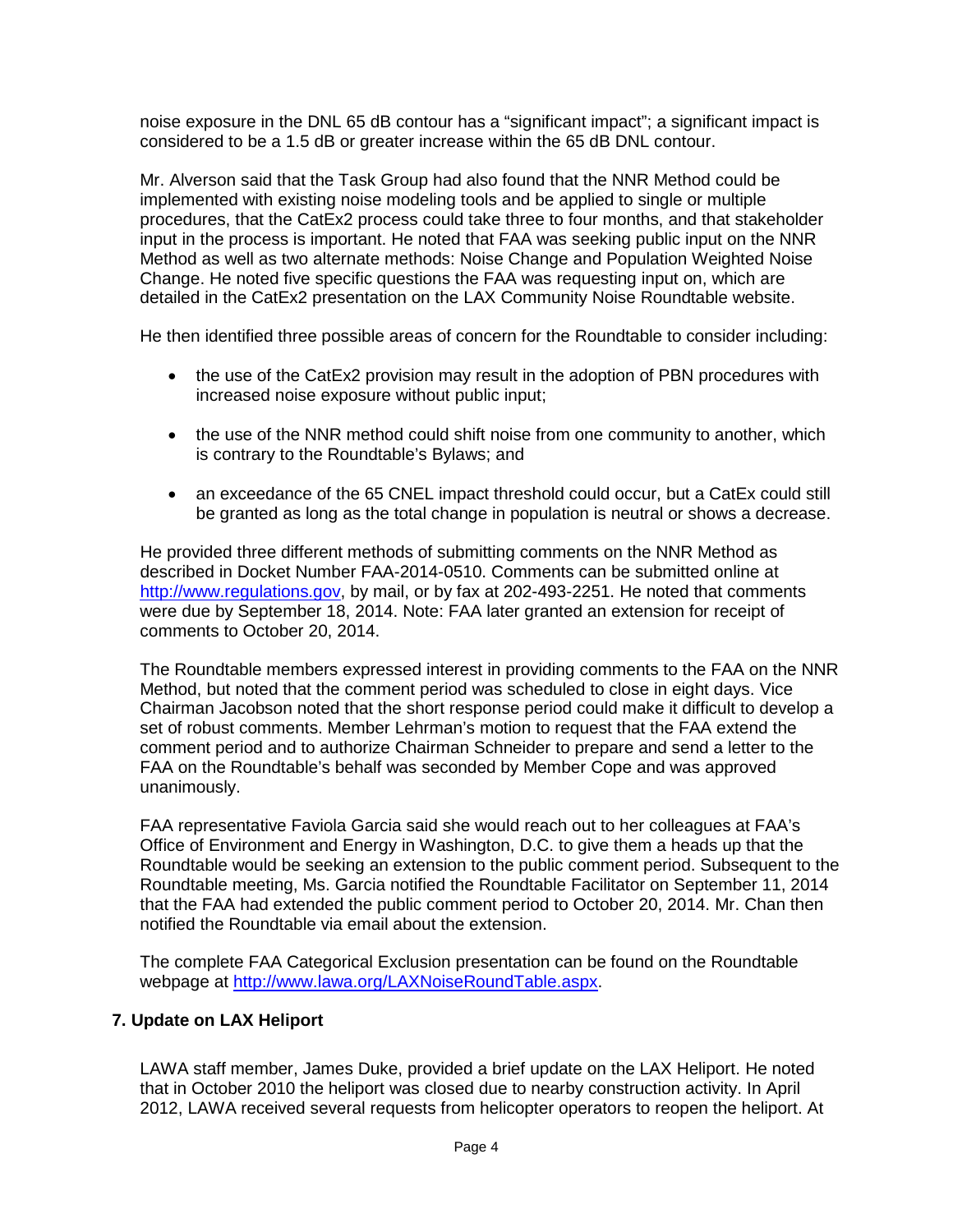the same time, LAWA prepared a cost analysis that indicated operating the heliport does not make financial sense for LAWA. As such, LAWA issued a Request of Expression of Interest (EOI) to determine if any firm would be interested in leasing the heliport facility. Three firms responded to the EOI.

More recently, LAWA examined the possible uses of the heliport including leasing the heliport to a private operator, converting it to a public parking lot or designating it as an emergency helicopter landing facility. LAWA decided to designate a small portion of the area as an emergency helicopter landing facility and convert the rest of the area for public parking. Mr. Duke indicated this option is possible as public emergency helicopter landing is infrequent and the footprint of the helicopter facility for emergency use is much smaller than for commercial use. Therefore emergency use of the heliport is compatible with public parking.

He explained that LAWA can earn more revenue from the vehicle parking spaces, which are in high demand, than with a heliport operation. He also noted that helicopters can still use the Fixed Based Operator sites located on the south side of LAX for regular landing and takeoff.

Member Cope asked how many emergency helicopter landing facilities are there in Los Angeles. Mr. Duke said that there are many; probably more than 70.

Member Bailey noted that the revenue from a non-emergency heliport operation was projected to be approximately \$147,000 per year, while the parking revenue would be over \$1 million per year. Member Bailey also noted that the last applicant for the LAX heliport was a tour operator that intended to conduct helicopter sightseeing tours out of LAX.

The presentation on the LAX Heliport can be found on the Roundtable webpage at [http://www.lawa.org/LAXNoiseRoundTable.aspx.](http://www.lawa.org/LAXNoiseRoundTable.aspx)

## **8. Statistical Update on Aircraft Operations**

LAWA staff member David Chan presented updated statistics for Roundtable Work Items A6, A7, and A8. Mr. Chan's presentation is summarized below.

## **Work Program Item A6: Improperly Flown LOOP Departures**

**Description:** The LOOP departure procedure directs aircraft on westerly departures to turn back and re-cross the shoreline at the LAX VOR at or above 10,000 ft. to head to eastern destinations.

Mr. Chan reviewed LOOP departures that did not meet the minimum altitude requirement of 10,000 ft. at the shoreline. He noted that on an annual basis the number of LOOP operations not meeting the minimum altitude is declining due to newer aircraft having improved climb performance. He then reviewed the monthly statistics for the past 13 months and noted there is a recurring trend with the loop operations: the number of aircraft flying under 10,000 ft. at the shoreline tends to increase during the summer months when temperatures are higher, which degrades aircraft climb performance. Mr. Chan noted that most aircraft are at altitudes between 10,000 and 15,000 feet when they re-crossed the shoreline.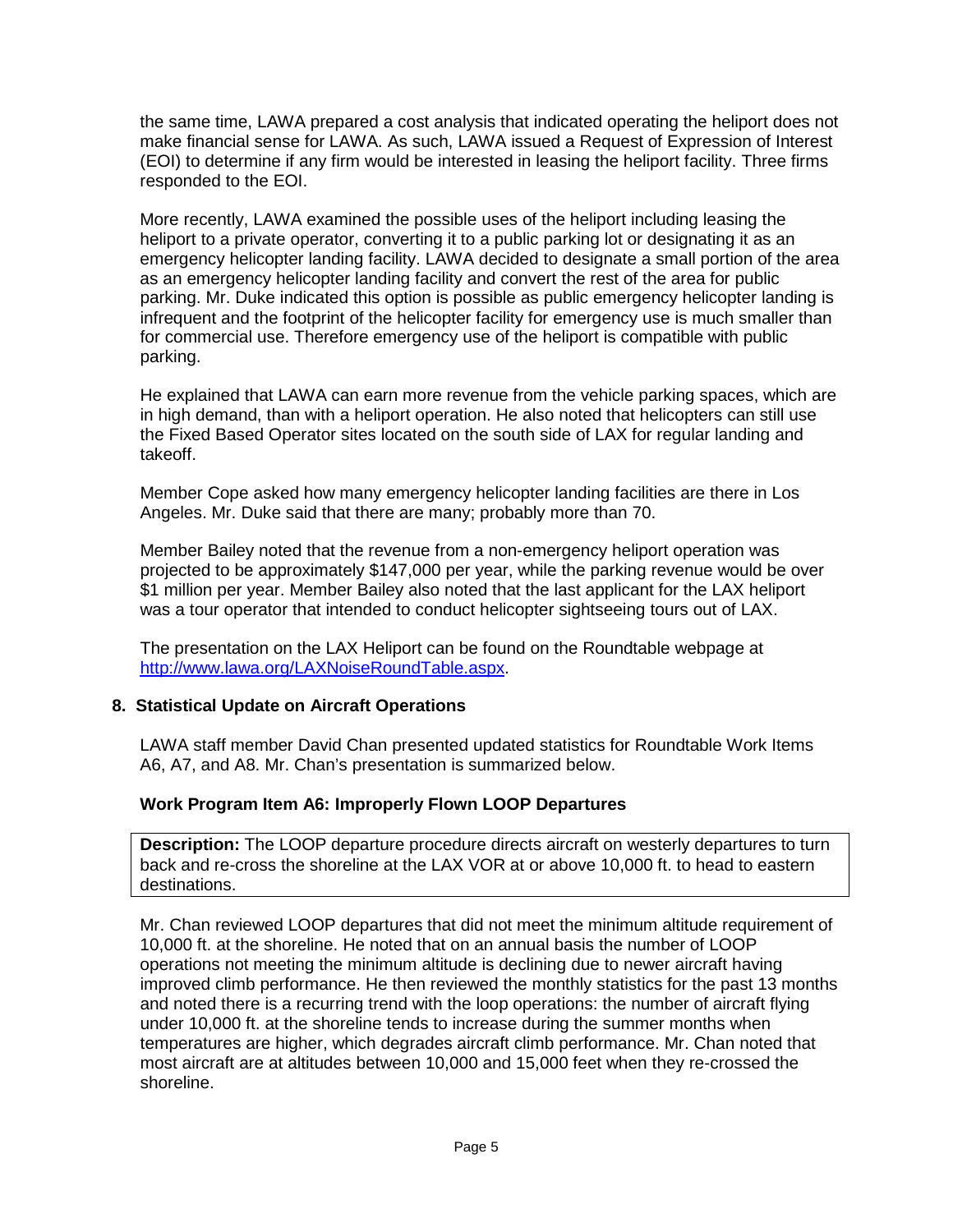## **Work Program Item A7: Extended Downwind Approach**

**Description:** Aircraft arriving to LAX from the west and the north utilize an extended downwind approach at times causing aircraft to overfly Monterey Park and neighboring communities at low altitudes. Usually, the greater the number of north arrivals, the greater the need for aircraft to travel further east on the downwind leg. Weather conditions that produce low visibility can also cause this operation to increase as the FAA would need to increase the separation distance between aircraft for safety.

Mr. Chan reviewed the annual trends for the Extended Downwind Approach noting the increase from 2005 to 2007 was due to a construction project that closed one runway on the south airfield complex. He said the closure caused additional traffic on the north complex requiring aircraft on the downwind leg to fly further east over Monterey Park. He also said the slight uptick in 2013 was also a result of increased runway closure on the south complex. Chairman Schneider noted that the upcoming construction work related to the Runway Safety Area (RSA) projects could cause an increase in Extended Downwind Approaches. Mr. Chan noted that the runway closures for the RSA will be occurring on the south as well as the north complex. Mr. Duke explained that LAWA has a plan in place to ensure all runway safety areas at LAX are compliant with FAA guidelines by December 31, 2015.

Mr. Chan reviewed the monthly trends indicating that the peak in overflights of Monterey Park in June 2014 was a result of the low visibility during "June Gloom." He reviewed the comparison of altitudes for aircraft overflying Monterey Park and noted that aircraft are flying in the same altitude range as before with most aircraft at altitudes between 2,400 and 3,000 feet MSL. He indicated that there is a peak hour of arrival operations occurring at 9 AM and at 9 PM. He indicated that SkyWest had the most Extended Downwind Approaches because it has the most north arrivals.

## **Work Program Item A8: Aircraft Arrivals Outside Regular Approach Paths**

**Description:** The short turn procedure refers to jet arrivals on the north downwind leg that turn to base leg and final prior to reaching the Harbor Freeway. This operation usually increases when a high-visibility condition exists and/or when the north arrival traffic is light. Conversely, short turn operations decrease when there is an increase in traffic and/or when there is a low-visibility condition. Short turn is also inversely related to the Extended Downwind Approach.

Mr. Chan indicated that on an annual basis, short turn operations have been declining as the overall traffic has been increasing for the past five years. He said the monthly trends show short turns are at the lowest level in June and are inversely related with the extended downwind approaches. He showed a depiction of short turn flight tracks for July 2014 to provide an idea of which communities near LAX are affected by this operation. Mr. Chan concluded his presentation by explaining that SkyWest had the most Short Turns because it has the most north arrivals.

The complete presentation on the Statistical Update on Aircraft Operations can be found on the Roundtable webpage at [http://www.lawa.org/LAXNoiseRoundTable.aspx.](http://www.lawa.org/LAXNoiseRoundTable.aspx)

#### **9. Aviation Noise News Update**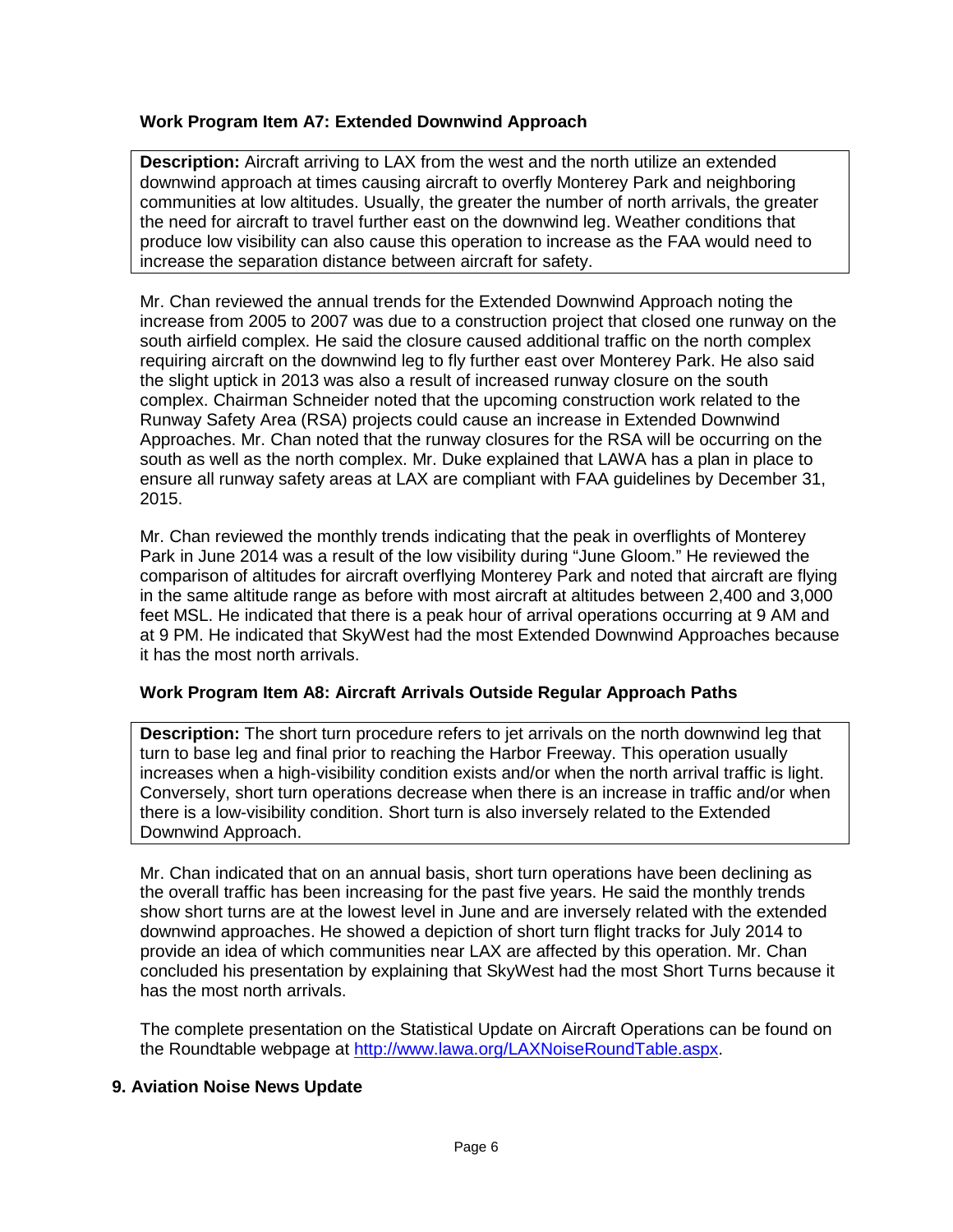Mr. Alverson reviewed several recent aviation noise news items for the Roundtable including articles:

- On the progress made by the FAA and industry partners toward the Continuous Lower Energy, Emissions and Noise (CLEEN) program goals.
- Noting that NASA has turned over its Terminal Sequencing and Spacing (TSS) air traffic management tool to the FAA.
- Regarding the initiation of an Airport Cooperative Research Program study to investigate the effects of noise on student achievement.
- On new design features of the Boeing 777X including one that will eliminate the distinctive "saw tooth-shaped" chevrons on the engine nacelles, while providing similar noise levels in the community.
- On NASA's research on "how people on the ground perceive low sonic booms," which NASA undertook with the intent of encouraging reconsideration of the current ban on supersonic aircraft over land.
- Summarizing some of the comments received by FAA on LAWA's proposed FAR Part 161 restriction on east departures during west-flow and over-ocean operations.

The complete Aviation Noise News Update can be found on the Roundtable webpage at [http://www.lawa.org/LAXNoiseRoundTable.aspx.](http://www.lawa.org/LAXNoiseRoundTable.aspx)

#### **10. Roundtable Member Discussion**

Member Williams said she had received a notice from LAWA indicating that FAA was planning on conducting a test that would extend Loop Departures from 9 pm to midnight for a six-month period. She asked why the FAA was conducting this test as her community already has aircraft noise 24/7. Member Lamar noted that aircraft will be climbing to 12,000 MSL before overflying the LAX VOR, which is 2,000 feet higher than the current Loop Departure. He said the aircraft flying the Loop Departure between 9 pm and midnight will be quieter than they are now because they will be at least 2,000 feet higher before flying over Windsor Hills. FAA representative Rolan Morel said that the benefit of the extended period of Loop Departures is to save fuel and time. Vice Chairman Jacobson asked Mr. Morel if the aircraft on the Loop Departure were being turned earlier after takeoff. Mr. Morel said there has been no change in the altitudes that aircraft are turning at.

Member Lehrman said she felt that the text on Page 9 of the July 9, 2014 meeting recap did not accurately reflect what she had said regarding aircraft overflights of Culver City. The Roundtable Facilitator asked Member Lehrman to offer a suggestion for changing the text. Member Lehrman offered the following underlined changes to the sentence: "Member Lehrman said she understands LAWA's position is that the data show no changes in aircraft altitudes, but she believes that if LAWA analyzes additional data, the results will show aircraft flying higher over Culver City two years ago."

Member Rubin noted that the airlines are focused on the economics of air travel. He suggested that they should be focused on the environment. Member Williams returned to the discussion of the 9 pm to midnight Loop Departure test noting that it would cause more noise over her community. Mr. Chan re-emphasized that aircraft would fly farther out over the ocean to gain altitude before turning back toward the airport and, therefore, aircraft would be higher than 12,000 feet over Windsor Hills. Mr. Morel said that the 9 pm to midnight Loop Departure test should reduce the number of aircraft backed up for departure on the airfield as well as the number of aircraft flying around the Palos Verdes Peninsula.